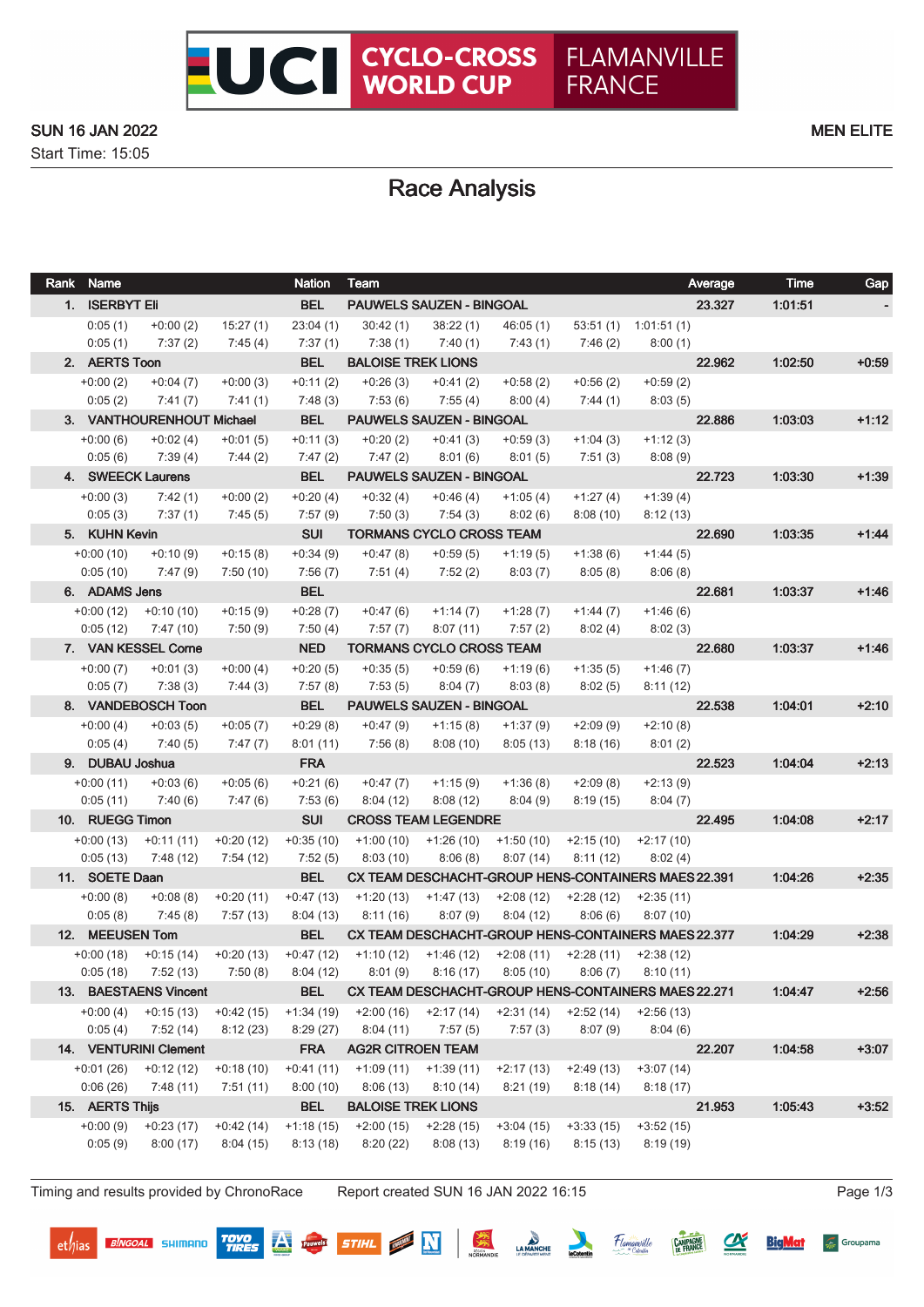

Start Time: 15:05

# Race Analysis

| Rank Name               |                            |                         | <b>Nation</b>           | Team                                                                                               |                          |                         |                         |                         | Average | <b>Time</b> | Gap     |
|-------------------------|----------------------------|-------------------------|-------------------------|----------------------------------------------------------------------------------------------------|--------------------------|-------------------------|-------------------------|-------------------------|---------|-------------|---------|
| 16. MEISEN Marcel       |                            |                         | <b>GER</b>              |                                                                                                    |                          |                         |                         |                         | 21.890  | 1.05:55     | $+4:04$ |
| $+0.00(15)$             | +0:44 (28)                 | $+1:14(27)$             | $+1:49(25)$             | $+2:21(21)$                                                                                        | +2:59 (20)               | +3:20 (18)              | +3:43 (16)              | +4:04 (16)              |         |             |         |
| 0:05(15)                | 8:21(29)                   | 8:15(24)                | 8:12(16)                | 8:10(15)                                                                                           | 8:18(18)                 | 8:04(11)                | 8:09(11)                | 8:21(20)                |         |             |         |
|                         | 17. SUAREZ FERNANDEZ Kevin |                         | <b>ESP</b>              | <b>NESTA - MMR CX TEAM</b>                                                                         |                          |                         |                         |                         | 21.866  | 1:05:59     | $+4:08$ |
| $+0:00(14)$             | $+0.26(20)$                | $+0.49(20)$             | $+1:34(20)$             | $+2:13(20)$                                                                                        | $+2:46(17)$              | $+3:12(16)$             | $+3:49(17)$             | $+4:08(17)$             |         |             |         |
| 0:05(14)                | 8:03(20)                   | 8:08(18)                | 8:22(23)                | 8:17(17)                                                                                           | 8:13(15)                 | 8:09(15)                | 8:23(18)                | 8:19(18)                |         |             |         |
|                         | 18. GUILLAUD Valentin      |                         | <b>FRA</b>              | TEAM GUEVEL IMMOBILIER LAVAL CYCLISME 53                                                           |                          |                         |                         |                         | 21.777  | 1:06:15     | $+4.24$ |
| $+0:01(24)$             | $+0:39(25)$                | $+1:01(21)$             | $+1:36(21)$             | $+2:05(17)$                                                                                        | $+2:39(16)$              | $+3:16(17)$             | +3:56 (18)              | $+4:24(18)$             |         |             |         |
| 0:06(24)                | 8:15(25)                   | 8:07(17)                | 8:12(15)                | 8:07(14)                                                                                           | 8:14(16)                 | 8:20(17)                | 8:26(19)                | 8:28(21)                |         |             |         |
|                         | 19. ORTS LLORET Felipe     |                         | <b>ESP</b>              | <b>BURGOS-BH</b>                                                                                   |                          |                         |                         |                         | 21.720  | 1:06:26     | $+4.35$ |
|                         | $+0:00(19)$ $+0:26(19)$    | $+0.45(16)$             | $+1:13(14)$             |                                                                                                    | $+1:51(14)$ $+2:49(18)$  |                         | $+3:42(21)$ $+4:18(19)$ | $+4:35(19)$             |         |             |         |
| 0:05(19)                | 8:03(19)                   | 8:04(14)                | 8:05(14)                | 8:16(18)                                                                                           | 8:38(25)                 | 8:36(23)                | 8:22(17)                | 8:17(16)                |         |             |         |
| 20. PERIOU Tony         |                            |                         | <b>FRA</b>              | <b>TEAM S1NEO LOUDEAC</b>                                                                          |                          |                         |                         |                         | 21.696  | 1:06:30     | $+4.39$ |
|                         | $+0:01(23)$ $+0:24(18)$    | $+0.45(17)$             | $+1:34(18)$             | $+2:12(18)$                                                                                        | $+2:59(21)$              | +3:37 (19)              | +4:26 (21)              | $+4:39(20)$             |         |             |         |
| 0:06(23)                | 8:00(18)                   | 8:06 (16)               | 8:26(26)                | 8:16(19)                                                                                           | 8:27 (21)                | 8:21(18)                | 8:35 (22)               | 8:13 (14)               |         |             |         |
| 21. GRAS Yan            |                            |                         | <b>FRA</b>              | <b>TEAM PODIOCOM CC</b>                                                                            |                          |                         |                         |                         | 21.687  | 1:06:32     | $+4:41$ |
| $+0:01(20)$             | $+0:19(15)$                | $+0.46(18)$             | $+1:33(16)$             | $+2:13(19)$                                                                                        | $+2:58(19)$              | $+3:37(20)$             | $+4:26(20)$             | $+4:41(21)$             |         |             |         |
| 0:06(20)                | 7:55 (15)                  | 8:12(22)                | 8:24(25)                | 8:18(20)                                                                                           | 8:25(20)                 | 8:22(20)                | 8:35 (21)               | 8:15(15)                |         |             |         |
| 22. MOTTIEZ Gilles      |                            |                         | <b>SUI</b>              | <b>CROSS TEAM LEGENDRE</b>                                                                         |                          |                         |                         |                         | 21.413  | 1:07:23     | $+5:32$ |
|                         | $+0.02(31)$ $+0.44(27)$    | $+1:08(24)$             | $+1:45(23)$             | $+2:32(24)$                                                                                        | +3:16 (23)               | +3:58 (22)              | +4:47 (22)              | $+5:32(22)$             |         |             |         |
| 0:07(31)                | 8:19(27)                   | 8:09(19)                | 8:14(19)                | 8:25(24)                                                                                           | 8:24 (19)                | 8:25 (21)               | 8:35 (20)               | 8:45(23)                |         | 1:07:50     |         |
|                         | 23. VAN DER MEER Gosse     |                         | <b>NED</b>              |                                                                                                    |                          |                         |                         |                         | 21.273  |             | $+5:59$ |
| $+0:01(22)$<br>0:06(22) | $+0.39(24)$<br>8:15(24)    | $+1:13(26)$<br>8:19(28) | $+1:49(26)$<br>8:13(17) | +2:40 (27)<br>8:29(26)                                                                             | $+3:33(25)$<br>8:33 (23) | +4:35 (26)<br>8:45 (28) | +5:27 (25)<br>8:38(23)  | $+5:59(23)$<br>8:32(22) |         |             |         |
| 24. TROPARDY Arthur     |                            |                         | <b>FRA</b>              |                                                                                                    |                          |                         |                         |                         | 21.247  | 1:07:55     | $+6:04$ |
| $+0:01(29)$             | $+0:36(22)$                | $+1:01(22)$             | $+1:44(22)$             | $+2:24(22)$                                                                                        | $+3:15(22)$              | $+4:11(23)$             | +5:14 (23)              | $+6:04(24)$             |         |             |         |
| 0:06(29)                | 8:12(22)                   | 8:10(20)                | 8:20(21)                | 8:18(21)                                                                                           | 8:31(22)                 | 8:39(24)                | 8:49(26)                | 8:50(24)                |         |             |         |
|                         | 25. REMONDET Valentin      |                         | <b>FRA</b>              | <b>TEAM PODIOCOM CC</b>                                                                            |                          |                         |                         |                         | 21.185  | 1:08:06     | $+6:15$ |
| $+0.02(30)$             | +0:41 (26)                 | $+1:14(28)$             | $+1:52(27)$             | $+2:35(26)$                                                                                        | $+3:30(24)$              |                         | $+4:29(25)$ $+5:24(24)$ | $+6:15(25)$             |         |             |         |
| 0:07(30)                | 8:16(26)                   | 8:18(27)                | 8:15(20)                | 8:21(23)                                                                                           | 8:35(24)                 | 8:42(25)                | 8:41 (24)               | 8:51(26)                |         |             |         |
|                         | 26. CHAMERAT DUMONT Antony |                         | <b>FRA</b>              |                                                                                                    |                          |                         |                         |                         | 21.138  | 1:08:15     | $+6.24$ |
|                         | $+0:00(16)$ $+0:30(21)$    | $+1:01(23)$             | $+1:45(24)$             | +2:32 (25)                                                                                         | $+3:33(26)$              | +4:26 (24)              | +5:33 (26)              | $+6:24(26)$             |         |             |         |
| 0:05(16)                | 8:07(21)                   | 8:16(25)                | 8:21(22)                | 8:25(25)                                                                                           | 8:41(28)                 | 8:36(22)                | 8:53(27)                | 8:51(27)                |         |             |         |
| 27. NAVARRO Quentin     |                            |                         | <b>FRA</b>              | <b>TEAM MOTRIO SAFIR GANOVA</b>                                                                    |                          |                         |                         |                         | 21.116  | 1:08:20     | $+6:29$ |
|                         | $+0:01(28)$ $+0:23(16)$    | +0:49 (19)              |                         | $+1:33(17)$ $+2:24(23)$ $+3:43(27)$ $+4:41(27)$ $+5:39(27)$ $+6:29(27)$                            |                          |                         |                         |                         |         |             |         |
|                         |                            |                         |                         | $0.06(28)$ $7.59(16)$ $8.11(21)$ $8.21(24)$ $8.29(27)$ $8.59(30)$ $8.41(26)$ $8.44(25)$ $8.50(25)$ |                          |                         |                         |                         |         |             |         |
| 28. GODRIE Stan         |                            |                         | <b>NED</b>              |                                                                                                    |                          |                         |                         |                         | 20.975  | $-1$ LAP    |         |
|                         | $+0.00(17)$ $+0.36(23)$    | $+1:08(25)$             | $+2:05(28)$             | $+3:07(28)$                                                                                        | $+4:06(28)$              | $+5:33(28)$             |                         |                         |         |             |         |
| 0:05(17)                | 8:13(23)                   | 8:17(26)                | 8:34(28)                | 8:40(28)                                                                                           | 8:39(26)                 | 9:10(29)                |                         |                         |         |             |         |
| 29. DELOISON Lucas      |                            |                         | <b>FRA</b>              |                                                                                                    |                          |                         |                         |                         | 20.868  | $-1$ LAP    |         |
| $+0:01(25)$             | $+0.46(30)$                | $+1:21(29)$             | $+2:25(29)$             | $+3:47(29)$                                                                                        | $+4:48(29)$              | $+5:48(29)$             |                         |                         |         |             |         |
| 0:06(25)                | 8:22(30)                   | 8:20(29)                | 8:41(29)                | 9:00(31)                                                                                           | 8:41(27)                 | 8:43(27)                |                         |                         |         |             |         |
| 30. ULIK Matej          |                            |                         | <b>SVK</b>              |                                                                                                    |                          |                         |                         |                         | 20.747  | $-2$ LAP    |         |
| $+0:01(21)$             | $+0.45(29)$                | $+1:40(30)$             | $+2:50(30)$             | $+4:04(30)$                                                                                        | $+5:09(30)$              |                         |                         |                         |         |             |         |
| 0:06(21)                | 8:21(28)                   | 8:40(30)                | 8:47(30)                | 8:52(29)                                                                                           | 8:45(29)                 |                         |                         |                         |         |             |         |
|                         |                            |                         |                         |                                                                                                    |                          |                         |                         |                         |         |             |         |

Timing and results provided by ChronoRace Report created SUN 16 JAN 2022 16:15 Page 2/3

**BINGOAL** SHIMANO

**TOYO<br>TIRES** 

A

Pauwels

深

STIHL **N** 

LA MANCHE

Hamanville

 $\alpha$ 

**BigMat** 

**CAMPAGNE** 

Groupama